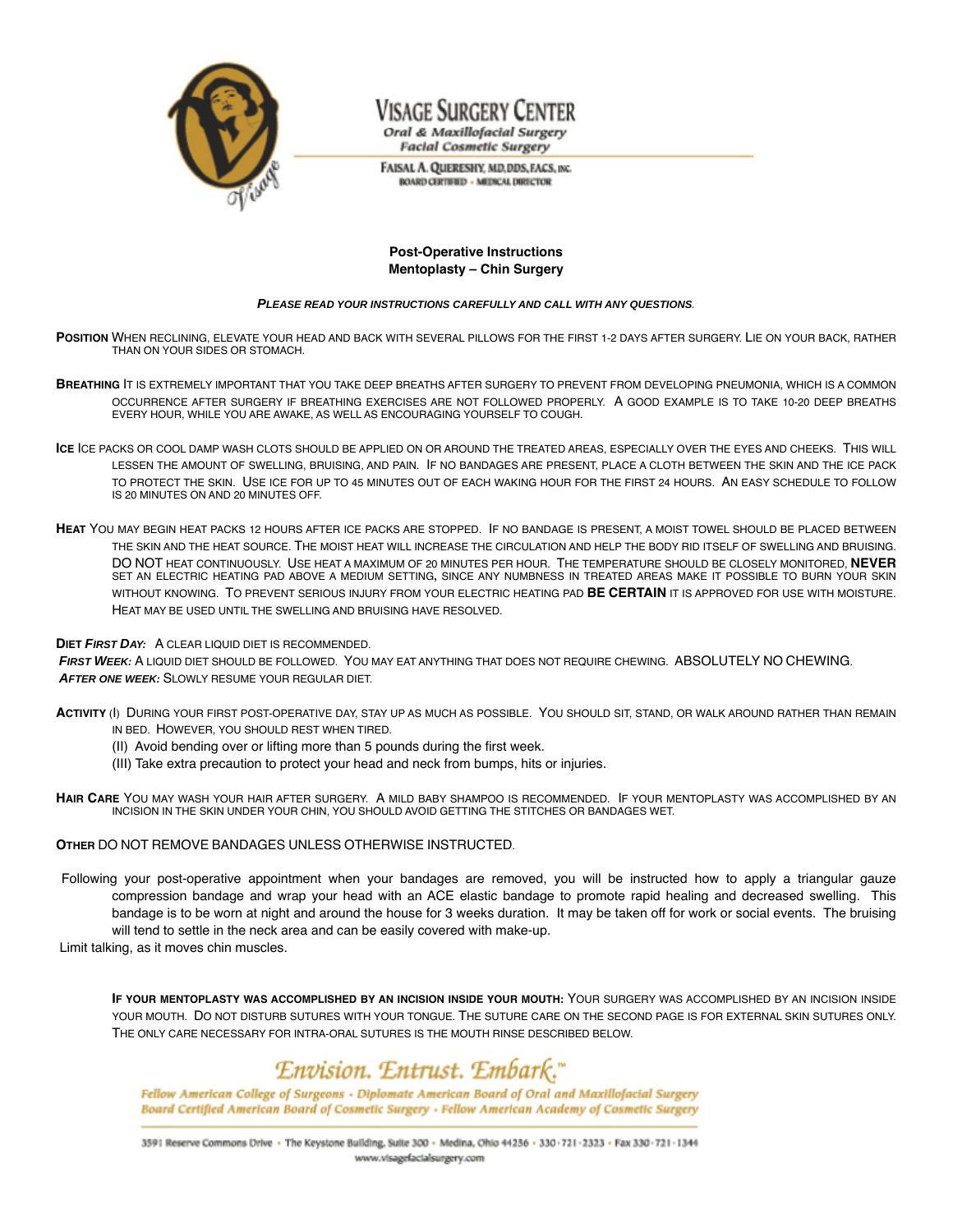

# Visage Surgery Center

Oral & Maxillofacial Surgery **Facial Cosmetic Surgery** 

FAISAL A. QUERESHY, MD, DDS, FACS, INC. **BOARD CERTIFIED - MEDICAL DIRECTOR** 

Begin oral hygiene three days after surgery. Use the prescribed medicated mouth rinse. Follow directions on bottle. Rinse gently with a capful of this solution 4-5 times a day. DO NOT begin to brush your teeth for five days. A gentle "children's" toothbrush may be used on your teeth beginning the fifth day after surgery. The oral rinse will help keep the surgical area clean. When you do begin gentle brushing of your teeth, make sure that you do not brush across the incisions with the bristles.

**IF YOUR MENTOPLASTY WAS ACCOMPLISHED BY AN INCISION IN THE SKIN UNDER YOUR CHIN:** NORMAL ORAL HYGIENE ROUTINES MAY BE OBSERVED WITH THE LIMITATION OF NOT OPENING THE MOUTH VERY WIDE DURING BRUSHING. PLEASE SEE INSTRUCTIONS ON THE CARE OF YOUR SKIN STITCHES AT THE END OF THIS SHEET.

**COSMETICS** YOU MAY APPLY COSMETICS TO UNTREATED AREAS FOLLOWING SURGERY. AVOID ANY AREAS WITH SKIN STITCHES. MAKE-UP MAY BE APPLIED AFTER SKIN STITCHES HAVE BEEN REMOVED.

**SPORTS** NO SWIMMING, GYM, OR STRENUOUS ACTIVITIES FOR TWO WEEKS. NO DIVING , BIKING OR SKIING FOR TWO MONTHS. PASSIVE exercise is permitted, like walking. Any other questions should be directed to your surgeon.

**SUN EXPOSURE** PROTECT YOUR FACIAL SKIN FROM EXCESSIVE SUN EXPOSURE AS LONG AS THE TREATED AREA(S) ARE STILL PINK. WHEN THE TREATED AREA(S) ARE NO LONGER PINK, ORDINARY EXPOSURE IS NOT HARMFUL, BUT A SUNSCREEN SHOULD ALWAYS BE USED.

**MEDICATIONS PAIN RELIEVER:** TAKE ONE TABLET WHEN YOU ARRIVE AT HOME. ADDITIONAL TABLETS MAY BE TAKEN EVERY 4-6 HOURS AS NEEDED FOR PAIN RELIEF. **CAUTION:** DO NOT DRIVE OR OPERATE MACHINERY WHILE TAKING PAIN RELIEVERS. TAKE WITH FOOD

or liquid to avoid nausea.

**SLEEP MEDICATIONS:** IF PRESCRIBED, TAKE ONE TABLET 30-45 MINUTES PRIOR TO BEDTIME.

**ANTIBIOTICS:** IF PRESCRIBED, TAKE THEM AS INDICATED ON THE BOTTLE AND COMPLETE THE FULL COURSE OF PILLS UNTIL FINISHED.

**ASPIRIN:** AVOID TAKING ASPIRING OR ASPIRING CONTAINING COMPOUNDS DURING YOUR FIRST WEEK AFTER SURGERY.

**ANTI-SWELLING:** (DEXAMETHASONE) IF PRESCRIBED, TAKE ONE TABLET WHEN YOU ARRIVE HOME, AND THEN AGAIN THE FIRST EVENING.

THE REMAINING TABLETS SHOULD BE TAKEN OVER THE NEXT TWO DAYS. THESE WILL HELP TO REDUCE THE AMOUNT OF LOCAL swelling.

## **CARE OF SKIN STITCHES (TO START AFTER BANDAGE IS REMOVED)**

**SUPPLIES NEEDED:** BACITRACIN OINTMENT COTTON TIP APPLICATORS (Q-TIPS, ETC.) 3% Hydrogen Peroxide (one fresh bottle) Normal Saline (one bottle)

**A.**MIX 2 TBSP. PEROXIDE WITH 2 TBSP. NORMA SALINE IN A SMALL CONTAINER. DISCARD EACH TIME, AND DO NOT SAVE MIXTURE.

**B.**USE Q-TIPS AND PEROXIDE SOLUTION TO CLEAN ALL DRY BLOOD AND MATERIAL FORM THE INCISIONS. **DO NOT** LEAVE ANY CRUSTS OR BLOOD ON THE STITCHED AREAS. REPEAT UNTIL SUTURES ARE COMPLETELY DEBRIS FREE AND VISIBLE. REPEAT A MINIMUM OF 4-5 TIMES PER DAY, UNTIL SUTURES ARE REMOVED.

**C.**COVER ALL INCISIONS AND ABRASIONS WITH THIN LAYER OF BACITRACIN OINTMENT – **DO NOT ALLOW ANY AREA** TO DRY OUT OR SCAB OVER. THIS RESULTS IN INCREASED SCARRING.

**D.**DO NOT APPLY ANY BANDAGES OR OTHER MATERIALS TO THE SURGICAL AREA UNLESS OTHERWISE INSTRUCTED.

## **PLEASE REPORT ANY OF THE FOLLOWING TO OUR OFFICE:**

**A.**SUDDEN OR EXCESSIVE BLEEDING, SWELLING, OR BRUISING.

**B.**ANY ITCHING, RASH OR REACTION TO MEDICATIONS.

**C.**FEVER, TEMPERATURE OVER 100 DEGREES (TAKEN ORALLY).

**D.**DISCHARGE FROM THE INCISION (OTHER THAN BLOOD).

# Envision. Entrust. Embark."

Fellow American College of Surgeons - Diplomate American Board of Oral and Maxillofacial Surgery Board Certified American Board of Cosmetic Surgery - Fellow American Academy of Cosmetic Surgery

3591 Reserve Commons Drive · The Keystone Building, Suite 300 - Medina, Ohio 44256 - 330 - 721 - 2323 - Fax 330 - 721 - 1344 www.visagefacialsurgery.com